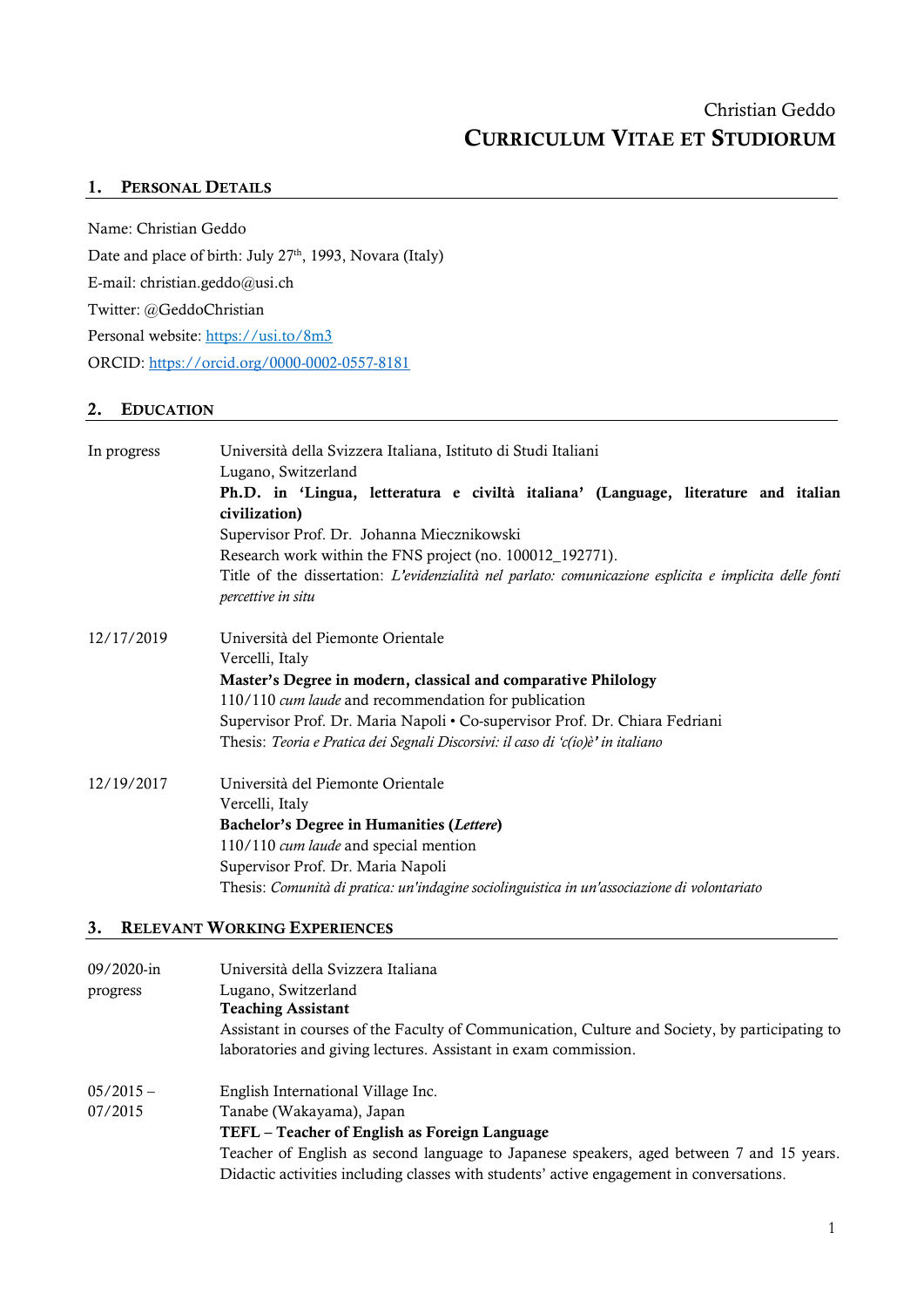# 4. ACADEMIC TEACHING

| A.y. 2021-2022 | Università della Svizzera Italiana, Lugano (Switzerland)<br>Teaching Assistant in the course <i>Grammatica italiana</i> . Master's degree in 'Lingua, letteratura e<br>civiltà italiana', led by Prof. Dr. Johanna Miecznikowski.                                                                                                                                                                         |
|----------------|-----------------------------------------------------------------------------------------------------------------------------------------------------------------------------------------------------------------------------------------------------------------------------------------------------------------------------------------------------------------------------------------------------------|
| A.y. 2021-2022 | Università della Svizzera Italiana, Lugano (Switzerland)<br>Teaching Assistant in the course Costruzione di testi, Master's degree in 'Lingua, letteratura e<br>civiltà italiana', led by Prof. Dr. Johanna Miecznikowski. Lectures given during the course:<br>Fonetica acustica, PRAAT e ELAN: strumenti di trascrizione ed esercizi, Dire e ri-dire: riformulazione e<br>riparazione nel parlato.      |
| A.y. 2020-2021 | Università della Svizzera Italiana, Lugano (Switzerland)<br>Teaching Assistant in the course <i>Linguistica Pragmatica (Pragmatics)</i> , Master's degree in 'Lingua,<br>letteratura e civiltà italiana', led by Prof. Dr. Claudia Caffi and Prof. Dr. Johanna<br>Miecznikowski.                                                                                                                          |
| A.y. 2020-2021 | Università della Svizzera Italiana, Lugano (Switzerland)<br>Teaching Assistant in the course Linguistica italiana: semantica lessicale (Italian Linguistics: lexical<br>Semantics), Bachelor's degree in 'Lingua, letteratura e civiltà italiana', led by Prof. Dr. Johanna<br>Miecznikowski. Lectures given during the course: Studiare i significati tra le lingue: il caso dei verbi<br>di percezione. |

# 5. PUBLIC PRESENTATIONS

| Accepted | Reformulations and repetitions: the case of cioè/cè in Italian talk-in-interactions. Oral presentatio to<br>the 35th international Conference of CerLiCO, 'Dire et re-dire: bis repetita?', Université<br>Rennes, Rennes (France). 20-21/05/2022.                                                                                                                       |
|----------|-------------------------------------------------------------------------------------------------------------------------------------------------------------------------------------------------------------------------------------------------------------------------------------------------------------------------------------------------------------------------|
| 02/2022  | L'evidenzialità nell'interazione orale: per una (ri)analisi multimodale e situata della conoscenza. Oral<br>presentation to the Forschungsforum der Angewandten Linguistik in der Schweiz. Swiss<br>Association for Applied Linguistics (VALS-ASLA), online. 18/02/2022.                                                                                                |
| 02/2022  | In situ sources of information: practices of knowledge-management in cooperative meal preparations<br>Oral presentation to the international conference KNOWINT 2022 - Sources of knowledge in<br>talk-in-interaction, Università della Svizzera italiana, Lugano (Switzerland), 07-09/02/2022.                                                                         |
| 01/2022  | Mobilizing in situ sources of knowledge: embodied conduct in cooperative meal preparations. Oral<br>presentation to the Bremen-Groningen Workshops on Multimodality. University of Bremen<br>and University of Groningen, online. 07/01/2022                                                                                                                            |
| 11/2021  | Argument schemes as tools of semantic analysis. Reconstructing evidential arguments referring to sensory<br>perception<br>Oral presentation to the ARGAGE 2021 conference, CoRReA (Universities of Fribourg,<br>Lausanne and Neuchâtel) and IALS (Università della Svizzera italiana), Neuchâtel<br>(Switzerland), 10-12/11/2021. Co-author with Johanna Miecznikowski. |
| 09/2021  | Parafrasare, ripetere, riformulare: il caso di 'cioè/cè' nel parlato contemporaneo<br>Oral presentation to the international conference 'Repetita iuvant? Un approccio<br>multidisciplinare alla ripetizione', Università per Stranieri, Siena (Italy), 15-17/09/2021.                                                                                                  |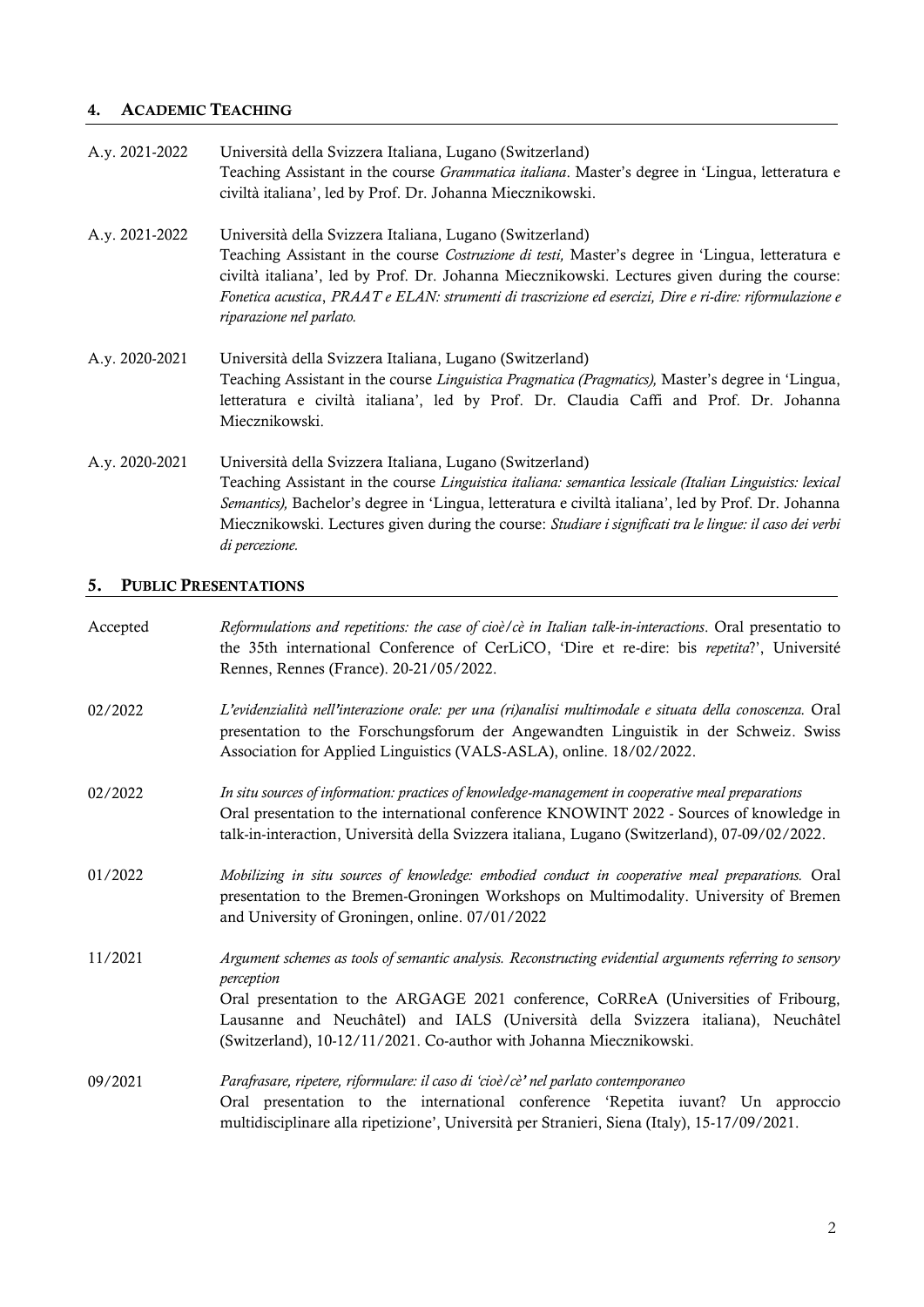| 08/2021 | Addressee-centered evidential markers in talk-in-interaction. The case of Italian 'vedere'+'che'<br>constructions                                                                                                                                                                                                                                                         |
|---------|---------------------------------------------------------------------------------------------------------------------------------------------------------------------------------------------------------------------------------------------------------------------------------------------------------------------------------------------------------------------------|
|         | Oral presentation to the 54th Annual Meeting of the Societas Linguistica Europaea, National<br>and Kapodistrian University of Athens, Athens (Greece), 30/08-03/09/2021. Co-author with<br>Johanna Miecznikowski, Elena Battaglia.                                                                                                                                        |
| 06/2021 | Troubles in talking about group practices: self-repair by members of Italian voluntary associations<br>Oral presentation to the <i>panel</i> 'Managing trouble in talk-in-interaction: repair and other<br>remediation practices', 17th International Pragmatics Conference, Zurich University of<br>Applied Sciences (ZHAW), Winterthur (Switzerland), 27/06-02/07/2021. |
| 06/2021 | The categorization of information sources in face-to-face interaction<br>Poster at the 17th International Pragmatics Conference, Zurich University of Applied Sciences<br>(ZHAW), Winterthur (Switzerland), 27/06-02/07/2021. Co-author with<br>Johanna<br>Miecznikowski, Elena Battaglia.                                                                                |
| 05/2021 | Comunità di pratica: un'indagine corpus-based in un'associazione di volontariato<br>Poster at the International GSCP Conference on Spoken Communication 2020, Università del<br>Piemonte Orientale, Vercelli (Italy), 05-07/05/2021.                                                                                                                                      |
| 03/2021 | Il progetto InfinIta - Nuovi cantieri<br>Oral presentation to the doctoral seminar 'Cantieri ISI', Istituto di studi italiani, Università<br>della Svizzera italiana, Lugano (Switzerland), 25/03/2021.                                                                                                                                                                   |
| 11/2020 | Reformulation and Relevance Theory: new perspectives from a corpus-based study<br>Oral presentation to the special session honouring Prof. Dr. D. Wilson 'Whither relevance-<br>theoretic pragmatics?', 9th International Symposium on Intercultural, Cognitive and Social<br>Pragmatics (EPICS IX), Pablo de Olavide University, Seville (Spain), 04-06/11/2020.         |
| 07/2018 | Language barriers to health care access<br>Oral presentation to the 1st School of Excellence on 'Sciences and Societies. Perspectives and<br>Contaminations: Equality/Inequalities', Università del Piemonte Orientale, Novara (Italy),<br>23-27/07/2018.                                                                                                                 |

## 6. RESEARCH PROJECTS

| 2020-in progress | InfinIta - The categorization of information sources in face-to-face interaction. A study based on the<br>TIGR corpus of spoken Italian. (FNS no. 100012_192771)<br>Università della Svizzera italiana, Lugano (Switzerland) |  |
|------------------|------------------------------------------------------------------------------------------------------------------------------------------------------------------------------------------------------------------------------|--|
|                  |                                                                                                                                                                                                                              |  |
|                  |                                                                                                                                                                                                                              |  |
|                  | Collaborator of the research team, coordinated by Prof. Dr. Johanna Miecznikowski.                                                                                                                                           |  |
|                  | Website: http://p3.snf.ch/project-192771                                                                                                                                                                                     |  |
| 2015-2016        | Project 'Granai della Memoria'                                                                                                                                                                                               |  |
|                  | Università del Piemonte Orientale, Università degli Studi di Scienze Gastronomiche and Slow                                                                                                                                  |  |
|                  | Food, Vercelli (Italy)                                                                                                                                                                                                       |  |
|                  | Editing of three multimedia sections about the cultivation of corn and craftsmanship in                                                                                                                                      |  |
|                  | Galliate (No), by contacting informers and studying material (tools) and immaterial (songs,                                                                                                                                  |  |
|                  | language, memories) traces. Supervisor Prof. Dr. Davide Porporato.                                                                                                                                                           |  |
|                  | Website:                                                                                                                                                                                                                     |  |
|                  | http://www.granaidellamemoria.it/index.php/it/ricerca?query=&country=IT&region=Piemonte&city                                                                                                                                 |  |
|                  | $=$ Galliate                                                                                                                                                                                                                 |  |
|                  |                                                                                                                                                                                                                              |  |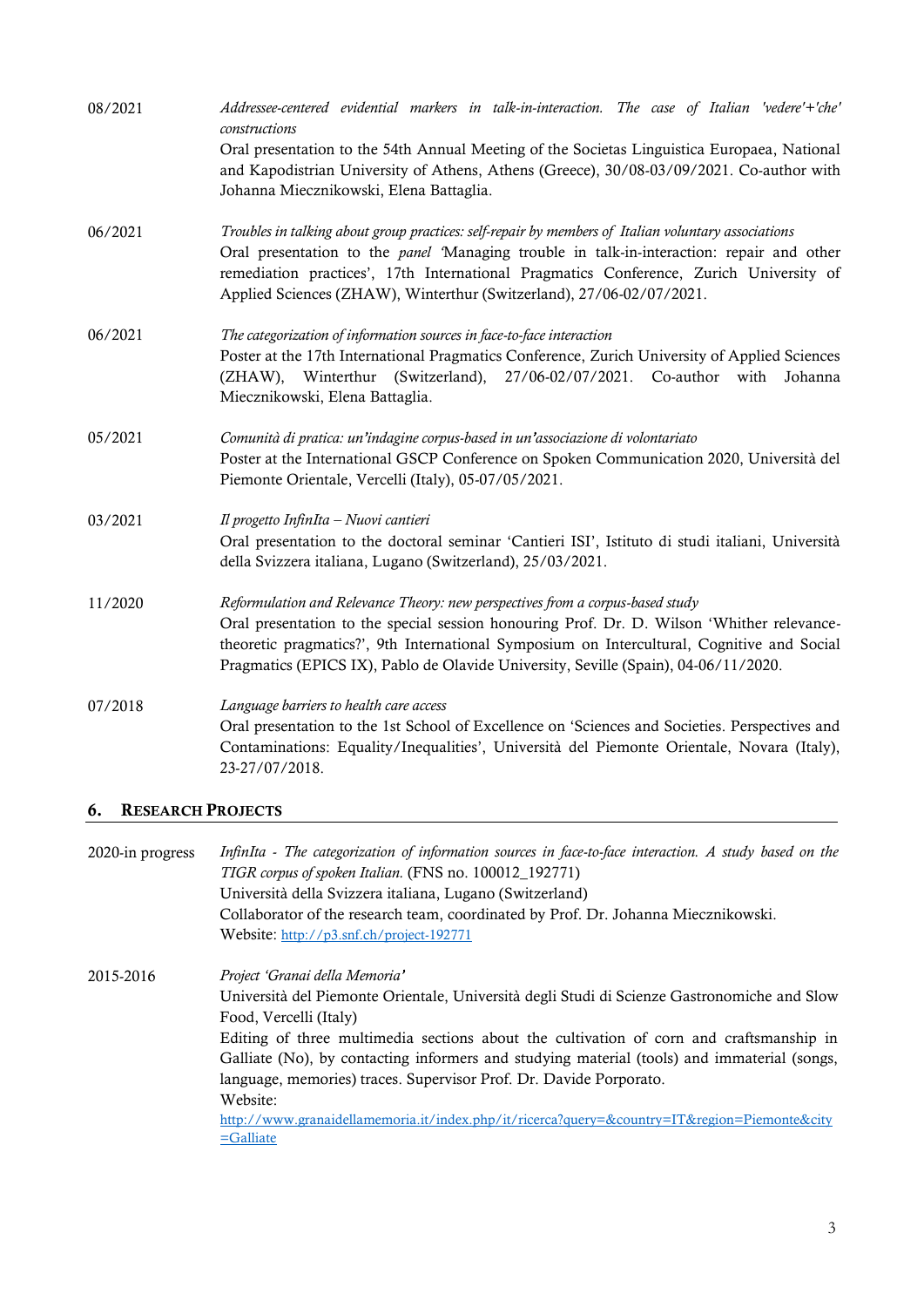# 7. EVENTS ORGANIZATION

| 02/2022 | International conference KNOWINT 2022 - Sources of knowledge in talk-in-interaction                      |  |  |  |  |
|---------|----------------------------------------------------------------------------------------------------------|--|--|--|--|
|         | Istituti di studi italiani, Università della Svizzera italiana, Lugano (Switzerland), 07-                |  |  |  |  |
|         | 09/02/2022                                                                                               |  |  |  |  |
|         | Member of the organizing committee.                                                                      |  |  |  |  |
| 09/2019 | Notte dei Ricercatori 2019 (Night of the Research)                                                       |  |  |  |  |
|         | Università del Piemonte Orientale, Alessandria (Italy), 27/09/2019                                       |  |  |  |  |
|         | Co-author of the activity Giornalista per una notte: comunicare clima e ambiente (A night in the life of |  |  |  |  |
|         | a journalist: how to communicate about climate and environment), with Prof. Dr. Maria Napoli             |  |  |  |  |
|         | (UPO) e al Dr. Daniele Gandolfi (director of 'Notizia Oggi Vercelli'). Interactive atelier               |  |  |  |  |
|         | including games and activities about climate change communication.                                       |  |  |  |  |
| 04/2018 | International Conference 'Vico e oltre. Frantumi di antichità, scorsa di secoli, nuove scienze'          |  |  |  |  |
|         | Università del Piemonte Orientale, Vercelli (Italy), 17-18/04/2018                                       |  |  |  |  |
|         | Member of the local organizing secretariat.                                                              |  |  |  |  |

# 8. PARTICIPATIONS IN SCHOOLS AND WORKSHOPS

| 03/2022    | Python for Linguists - 1.5 ECTS<br>Dr. Qi Yu<br>Università della Svizzera italiana, Lugano (Switzerland) on-line. 03-04/03/2021                                                                                        |
|------------|------------------------------------------------------------------------------------------------------------------------------------------------------------------------------------------------------------------------|
| 11/2021    | Viral arguments and narratives in the posttruth world $-1$ ECTS<br>Prof. Musi<br>Università della Svizzera italiana, Lugano (Switzerland). 08/11/2021                                                                  |
| 11/2021    | Critical thinking in the datafied society: a human computer interaction approach $-1.5$ ECTS<br>Prof. Musi<br>Università della Svizzera italiana, Lugano (Switzerland). 04-05/11/2021                                  |
| 04-05/2021 | Argumentative Perspectives on Misinformation - 1.5 ECTS<br>Proff. Musi, Palmieri, Rubinelli, Fiordelli, Visser<br>Università della Svizzera italiana, Lugano (Switzerland) on-line. 23/04, 30/04, 07/05,<br>28/05/2021 |
| 04/2021    | Video Based Research Doctoral Course (VBROulu) - 2 ECTS<br>University of Oulu, Oulu (Finland) on-line, 27-29/04/2021                                                                                                   |
| 11/2020    | Zürich Online School in Multimodal Interaction Analysis (ZOSMIA) - 1 ECTS<br>University of Zürich, Zürich (Switzerland) on-line, 09-12/11/2020                                                                         |
| 11/2019    | 'Forms, History, Narrations, Big Data: Morphology and Historical Sequence'<br>Università di Torino, Torino (Italy), 21-22/11/2019                                                                                      |
| 02/2019    | Seminario di studi 'Teorie e pratiche della narrazione a confronto'<br>Università del Piemonte Orientale and Università degli Studi di Roma La Sapienza, Vercelli<br>(Italy), 21-22/02/2019                            |
| 09/2018    | Scuola Estiva di Glottologia e Linguistica (Linguistics and Glottology Summer School) – SIG – 43rd ed.<br>Università di Udine, Lignano and Udine (Italy), 03-06/09/2018                                                |